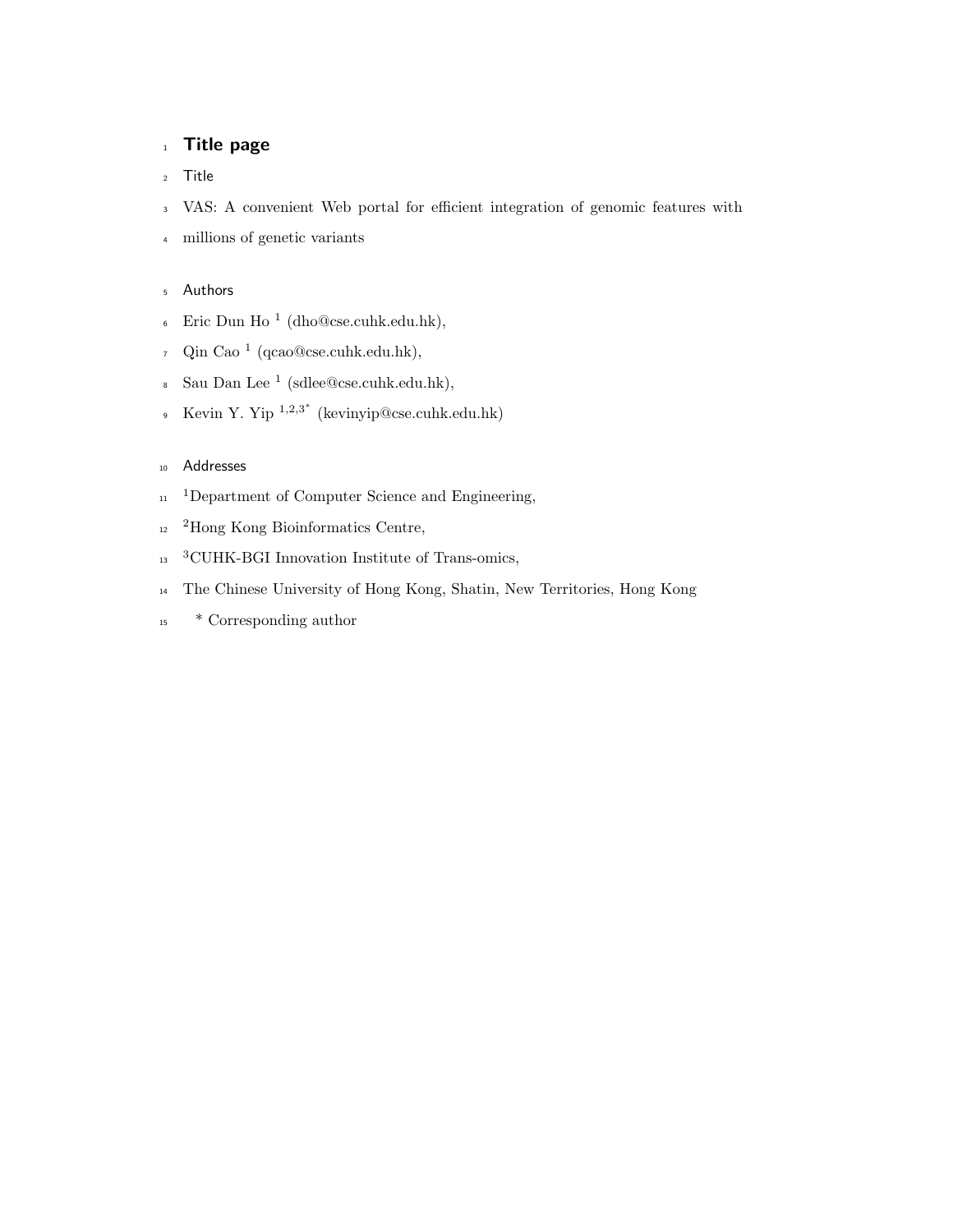# VAS: A convenient Web portal for efficient integration of genomic features with millions of genetic variants

Eric Dun Ho<sup>1</sup>, Qin Cao<sup>1</sup>, Sau Dan Lee<sup>1</sup> and Kevin Y. Yip<sup>1,2,3\*</sup>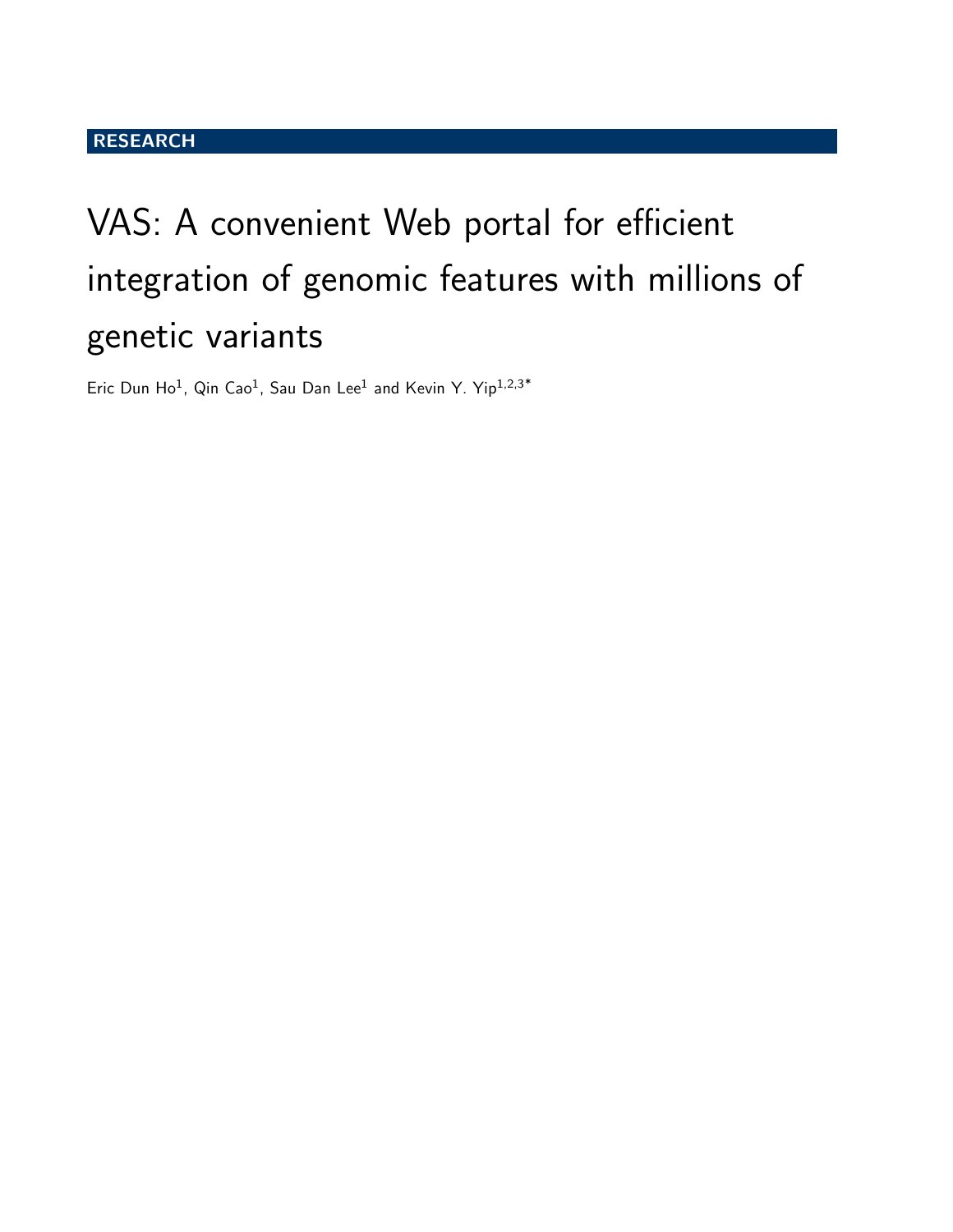# Correspondence:

kevinyip@cse.cuhk.edu.hk Department of Computer Science and Engineering, The Chinese University of Hong Kong, Shatin, lew Territories, Hong Kong ull list of author information is available at the end of the article

# **Abstract**

Background: High-throughput experimental methods have fostered the systematic detection of millions of genetic variants from any human genome. To help explore the potential biological implications of these genetic variants, software tools have been previously developed for integrating various types of information about these genomic regions from multiple data sources. Most of these tools were designed either for studying a small number of variants at a time, or for local execution on powerful machines.

Results: To make exploration of whole lists of genetic variants simple and accessible, we have developed a new Web-based system called VAS (Variant Annotation System, available at https://yiplab.cse.cuhk.edu.hk/vas/). It provides a large variety of information useful for studying both coding and non-coding variants, including whole-genome transcription factor binding, open chromatin and transcription data from the ENCODE consortium. By means of data compression, millions of variants can be uploaded from a client machine to the server in less than 50 megabytes of data. On the server side, our customized data integration algorithms can efficiently link millions of variants with tens of whole-genome datasets. These two enabling technologies make VAS a practical tool for annotating genetic variants from large genomic studies. We demonstrate the use of VAS in annotating genetic variants obtained from a migraine meta-analysis study and multiple data sets from the Personal Genomes Project. We also compare the running time of annotating 6.4 million SNPs of the CEU trio by VAS and another tool, showing that VAS is efficient in handling new variant lists without requiring any pre-computations.

Conclusions: VAS is specially designed to handle annotation tasks with long lists of genetic variants and large numbers of annotating features efficiently. It is complementary to other existing tools with more specific aims such as evaluating the potential impacts of genetic variants in terms of disease risk. We recommend using VAS for a quick first-pass identification of potentially interesting genetic variants, to minimize the time required for other more in-depth downstream analyses.

 $_{16}$  Keywords: Annotation; Genetic Variants; Genomic Studies; Data Integration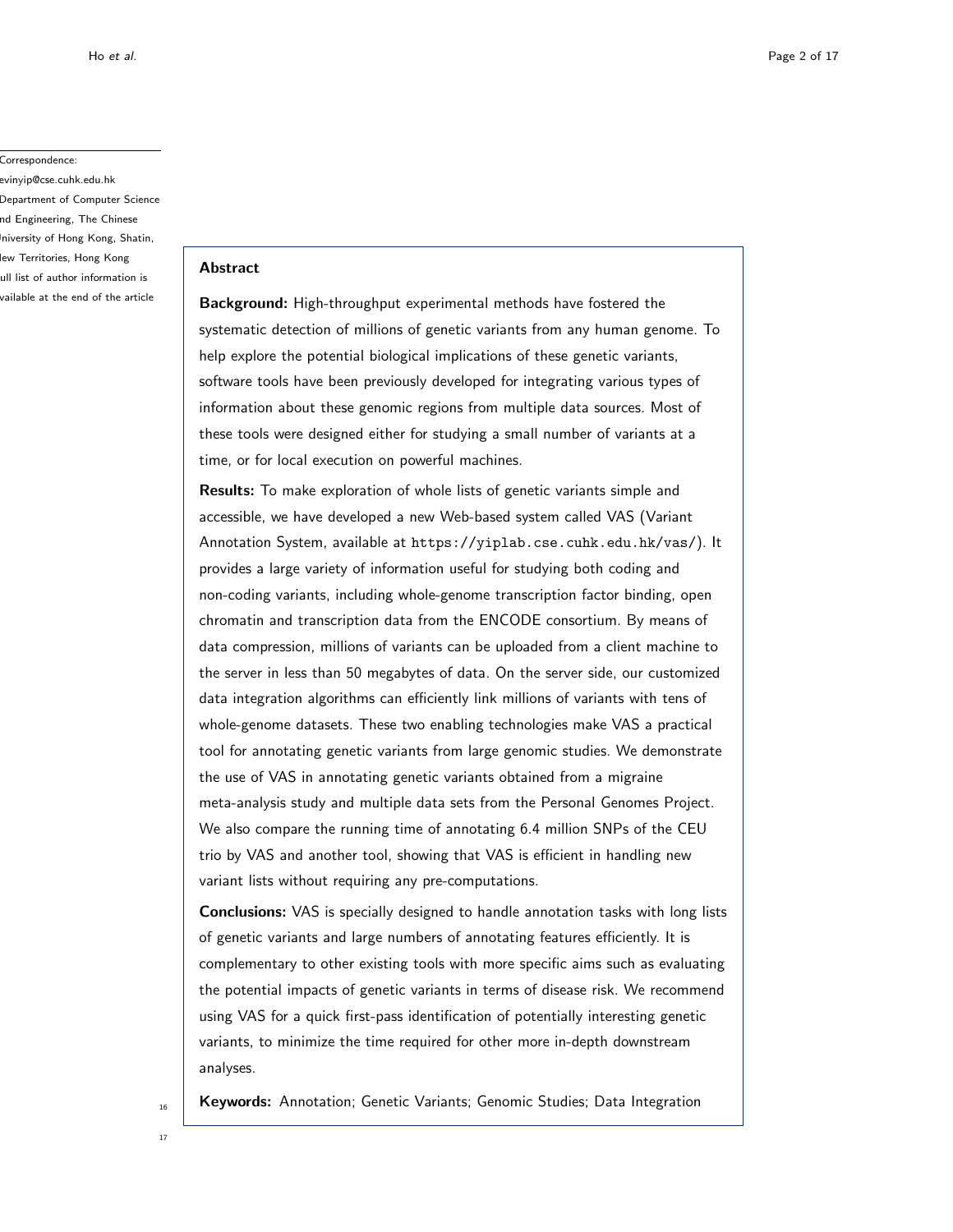# 18 Background

 High-density microarrays and massively parallel sequencing have made genome-wide detection of genetic variants from human DNA samples systematic, efficient and inexpensive. In these experiments, it is common to observe hundreds of thousands or even millions of loci in the DNA of a studied sample that differ from the reference genome. To explore possible links between these variants and the phenotypes of the sample, it is necessary to first analyze the potential biological significance of each variant.

 Early-days analysis methods have focused on the potential impacts of genetic variants in coding regions, the functional consequences of which are usually related to alterations to the corresponding proteins. There have been many successful soft- ware tools for classifying coding variants into those that are synonymous, missense and nonsense, whether they may affect splicing or cause frameshift, and the level of disruption to protein functions and structures [1, 9, 22, 25, 29, 33].

 On the other hand, it is now well-recognized that many functionally important genetic variants do not change the coding sequences directly but rather perturb gene regulation [11, 13]. For example, a single nucleotide variant (SNV) may hit the binding motif of a transcription factor, which affects the proper binding of it <sup>36</sup> and leads to an expression level change of the regulated gene. Since currently there is not a complete catalog of regulatory regions in the human genome, in order to determine how likely a genetic variant may affect gene regulation, one needs to examine many types of static and cell/tissue-specific features indicative of functional significance. Static features such as evolutionary conservation and sequence motifs help evaluate the possibility for a genomic region to ever play a functional role, while cell/tissue-specific features provide information about regulatory activities in each genomic region in particular cell/tissue types and conditions. Combining both types of features provides a quick and low-cost way to pinpoint the potentially most interesting variants for downstream validation and functional studies. For example, DNase I hypersensitivity and certain histone marks together could identify regulatory regions active in particular cell types that are far away from their target genes [18], while integrating such information with sequence motifs could further predict the transcription factors involved in the gene regulation.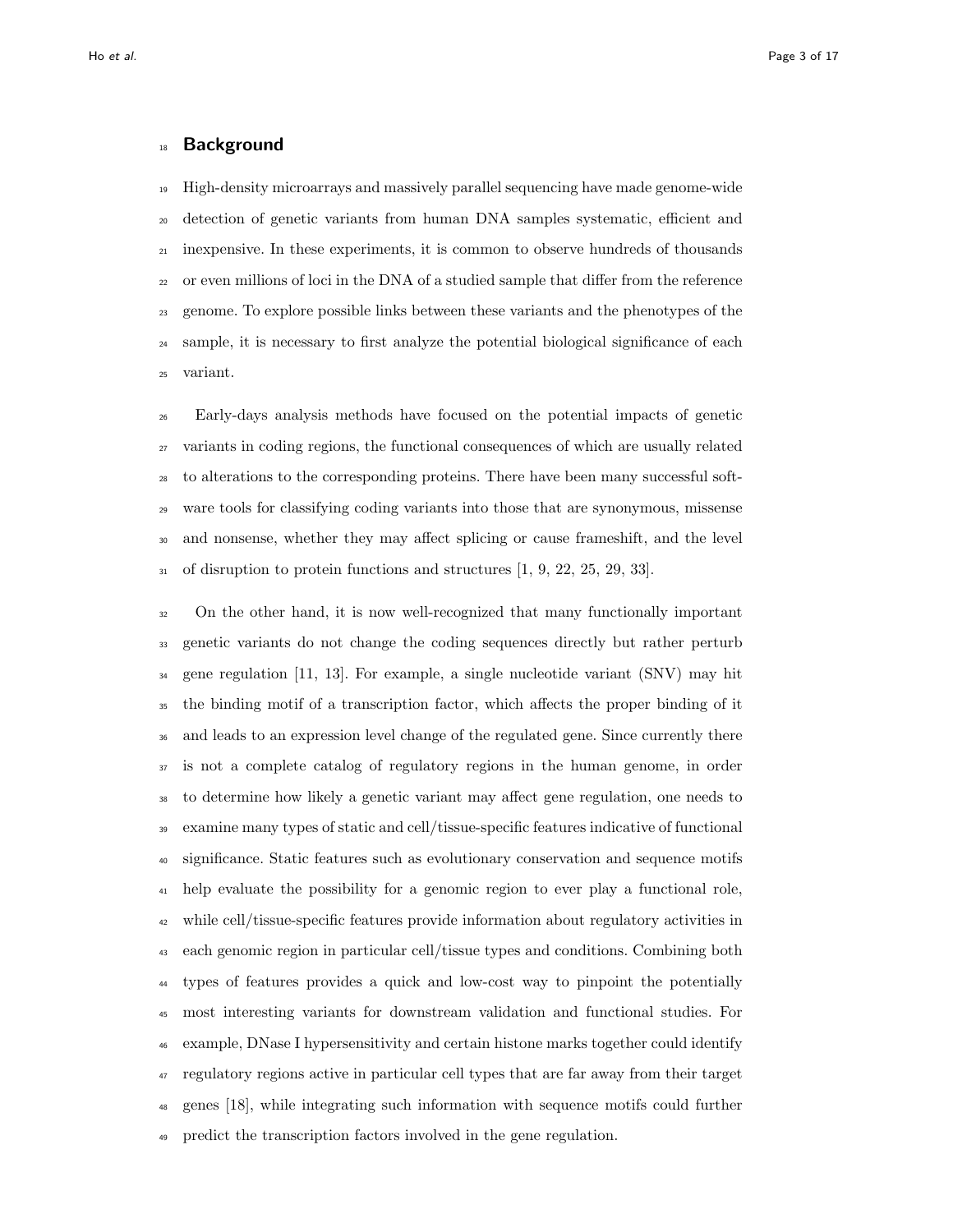A large amount of data containing cell/tissue-specific features have been pro- duced for various human cell types in large-scale studies such as ENCODE [13] and Roadmap Epigenomics [5]. To utilize these data in studying genetic variants, a number of Web tools have been developed for automatic large-scale genomic data integration [3, 6, 7, 16, 20, 21, 23, 26, 28, 34]. Each of them provides a database of genomic features collected from multiple data sources, and a procedure for users to query selected features around their genetic variants. These tools face two common challenges, namely 1) A list of genetic variants in standard Variant Call Format (VCF) could take up hundreds of megabytes and need a long time to upload; and 2) Integrating a long variant list with a large number of whole-genome features is time-consuming.

 Concerning the data uploading issue, some tools restrict the maximum number of  $\epsilon_2$  genetic variants per job to a small value, while others do not set an explicit limit but  $\epsilon_{\rm s}$  practically cannot handle full lists of millions of variants [3, 6, 7, 23]. Some other tools avoid the uploading of large files by allowing local installation and execution, which requires a large amount of genomic features to be downloaded to the user machine [26].

 Regarding the data integration issue, most tools use a relational database to store the collected data. As a result, a table join between a stored feature and the uploaded genetic variants is often performed by time-inefficient algorithms that make use of standard tree-based indices. Although more efficient linear-time sort-merge join algorithms are available, it could be difficult to instruct the query optimizer to use them. Some tools attempted to solve this problem by pre-computing the results of a large amount of table joins [10, 26], which requires extra disk space for storing the pre-computed results and new pre-computation needs to be performed every time a new genomic feature is added to the database.

 To overcome these two issues, we have developed VAS (Variant Annotation Sys- $\pi$  tem), a tool for efficient genomic data integration.

## Implementation

 The overall workflow of VAS is shown in Figure 1. Below we describe its different components in detail.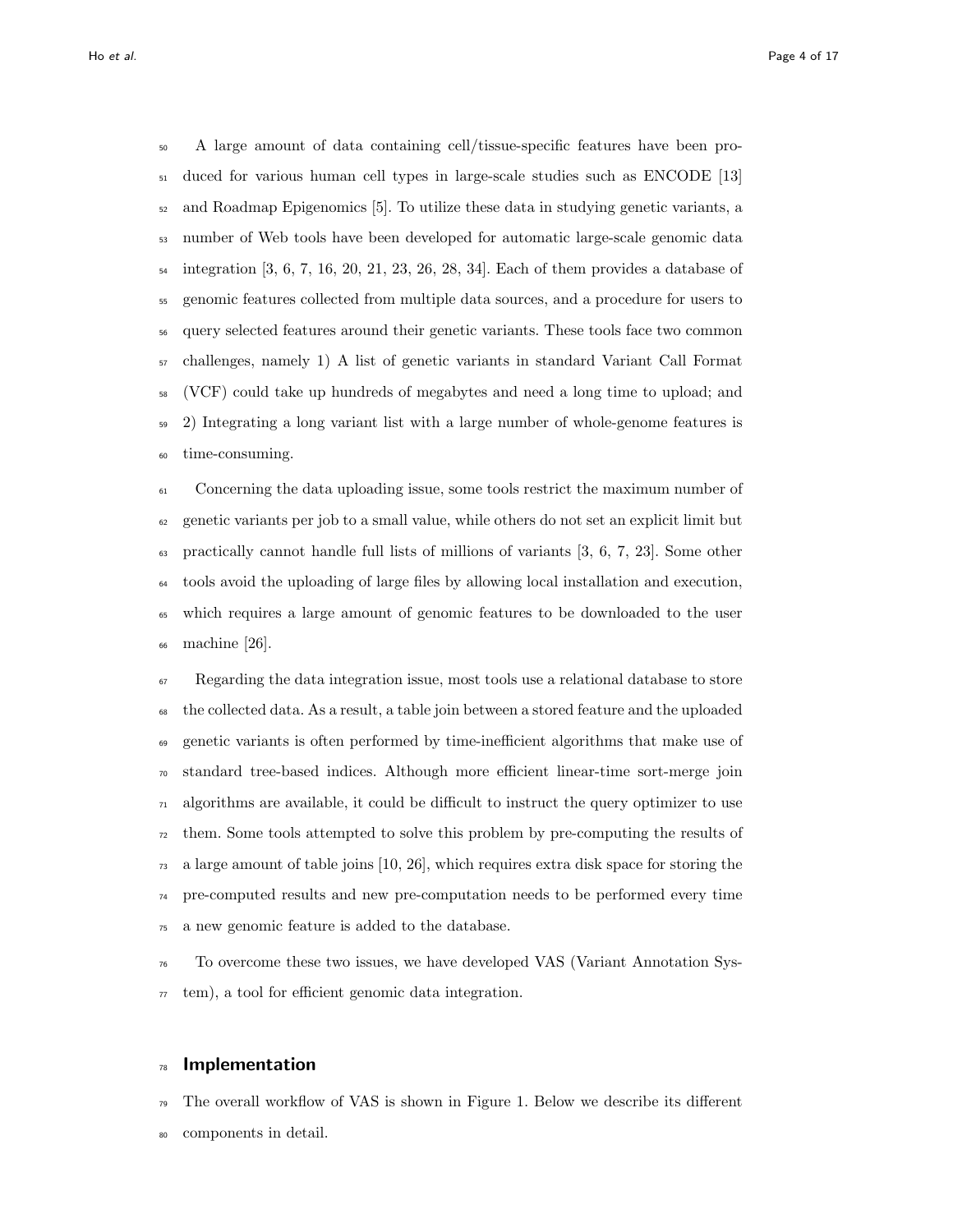## 81 Genomic Features in VAS

 VAS provides a large variety of genomic features collected from different data sources (Table 1). To help explore genetic variants in non-coding regions, it provides a <sup>84</sup> rich set of whole-genome features about sequence patterns, conservation, chromatin states and expression signals from various experimental and computational data sets. Cell/tissue-specific data based on different cell types studied by the ENCODE Project Consortium and Roadmap Epigenomics are provided for some features. Ad- ditional features are provided for referencing previous findings about known vari- ants and their loci, including previously cataloged SNPs, information about disease SNPs, and Gencode gene annotation, which contains a large number of non-coding 91 RNAs.

#### 92 Feature selection, data compression and data integration

 A user uploads a list of genetic variants and selects the features to be integrated through a user-friendly Web interface. Multiple data formats are supported for the input list of genetic variants, including VCF and white-space-delimited lists. In our test, uploading 3 million genetic variants involved less than 50 megabytes of data transfer (Figure 2). The enabling technology behind this small uploading data size is a compression procedure that VAS performs on the client side. In a standard VCF file, there is a lot of information not required for the data integration purpose. Our Flash plugin takes the user-supplied variant file, retains only genomic locations, and removes repetitive text such as chromosome names. The resulting file contains compact arrays of chromosomal locations, one for each chromosome. This compression process is transparent to the user in that a user only needs to specify a standard genetic variant file as input and the compression will be automatically performed before the compressed data is transferred to the server.

 The genomic features to be integrated with the genetic variants are selected from a Web interface that provides a list of the features available. Functions are also pro- vided for searching for particular datasets using their attributes such as cell type (Figure 3a). For each genetic variant, VAS can search for genomic features overlap- ping its exact location or a flanking window of it up to 1Mb, allowing exploration of nearby loci in genetic linkage to the input variants.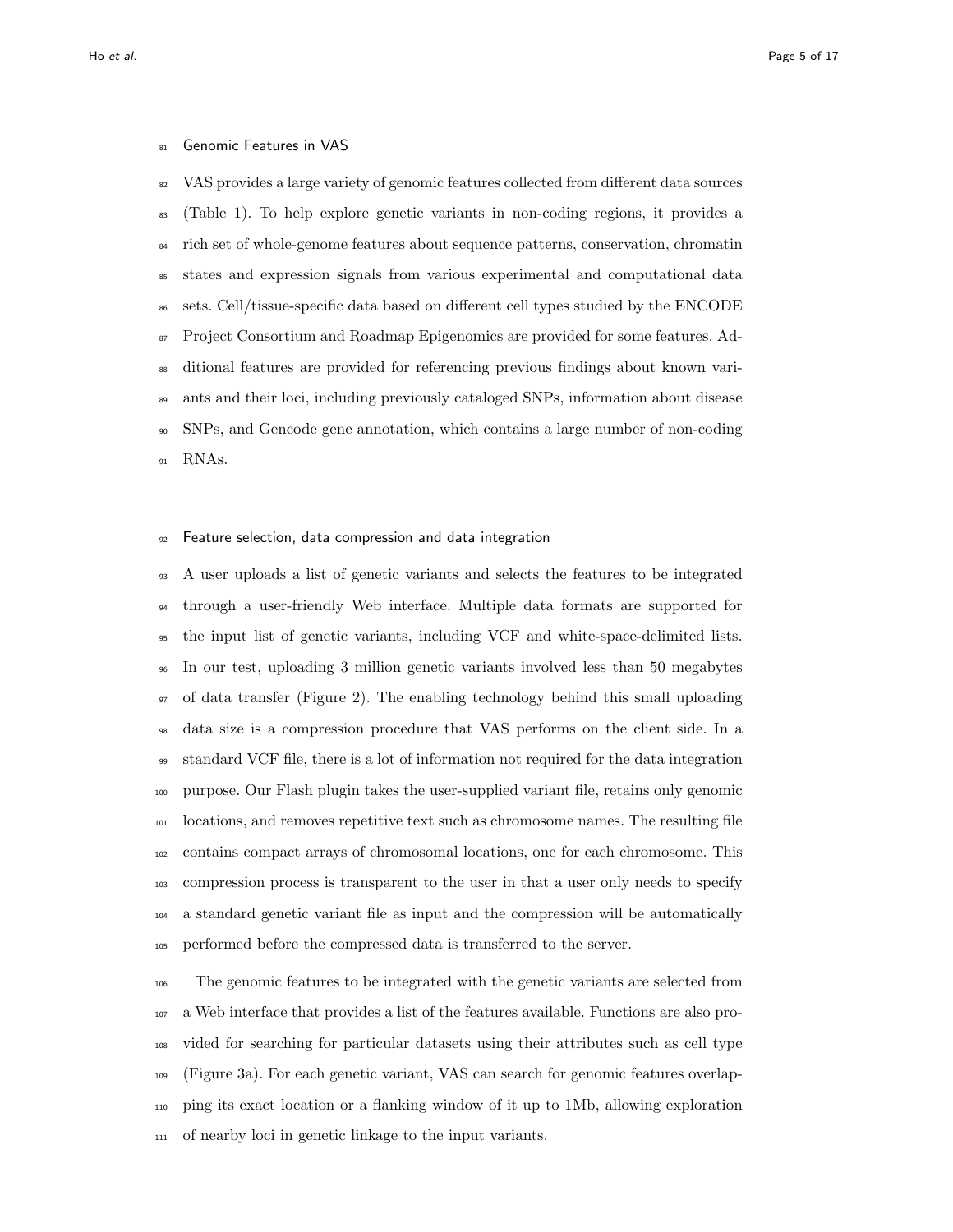Upon submitting the input variants and the selected genomic features, the data integration job is added to a queue on the server side. The back-end system adopts a scalable design that allows executing multiple jobs on different computing nodes in parallel. The user is redirected to a waiting page that provides the latest status of the job. Optionally, if an email address is entered, an email notification will be sent to the user when the job is finished.

 We store data in a customized file format without relying on a relational database, which facilitated our design of linear-time integration algorithms that can efficiently identify overlapping genomic regions in different data files. Specifically, for each feature, the genomic regions containing feature values are sorted according to their genomic locations. Special pointers are added to particular locations (such as the start of each chromosome) in the genome to allow direct access of these locations without a sequential scan of all regions from the beginning of the file.

 We provide two types of data integration. The first one is identifying genomic fea- tures overlapping exactly the locations of the input genetic variants (exact location for an SNV or insertion, mid-point for a deletion). The second one is identifying genomic features overlapping a flanking window of each input genetic variant. Both types of integration are performed by sort-merge algorithms.

 For the first type of data integration, we first sort the input variants according to their locations. We then use a pointer to scan through all the genetic variants and all the genomic feature regions sequentially. Whenever a region of the genomic feature is encountered, we add it to a feature queue. Any genetic variant that is then encountered before the end of the region will be annotated with the region and the result is stored in the variant map (see Figure 4 for an example). More specifically, during the scanning process, the algorithm takes one of the following actions whenever a point of the corresponding type is encountered:

- Location of a variant: Annotate the variant with all the regions currently in
- the feature queue and store the results in the variant map

• Starting position of a feature region: Add the region to the feature queue

 • Ending position of a feature region: Remove the region from the feature queue For the second type of data integration, the integration algorithm is similar to the one for the first type, except that now instead of considering a single location of each genetic variant, we consider the starting and ending positions of its flanking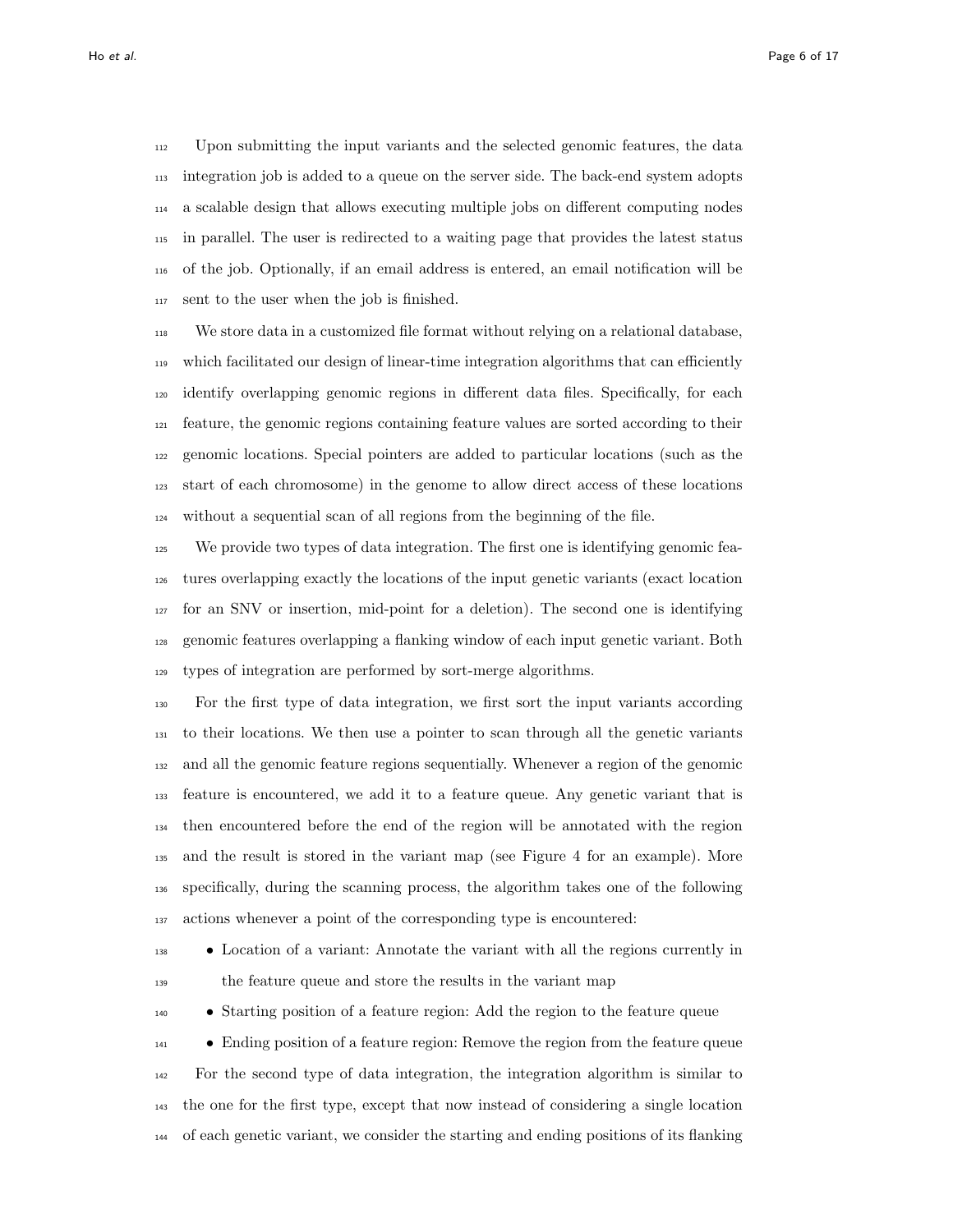window. During the scanning process, the algorithm takes one of the following actions whenever a point of the corresponding type is encountered (see Figure 5 for an example):

 • Starting position of the flanking window of a variant: Add the variant to the variant queue, annotate the variant with all the regions currently in the feature queue and store the results in the variant map

 • Ending position of the flanking window of a variant: Remove the variant from the variant queue

 • Starting position of a feature region: Add the region to the feature queue, annotate all variants currently in the variant queue with the region and store the results in the variant map

 • Ending position of a feature region: Remove the region from the feature queue We have compared the speed efficiency of these data integration algorithms with some alternative methods. For all the methods, we tried to integrate a list of 57,902 variants with a genomic feature with 17,524 regions. We tested both types of data integration, with the size of the flanking window set to 100bp in the second type of integration. The time needed for the different methods to perform the integration task is shown in Table 2. Our customized algorithms were found to be the most efficient among the methods in comparison.

 When the data integration is finished, the results are displayed on a Web page that shows information about the selected features around each input variant (Fig- ure 3b). In the case of numeric features, the average feature values around each variant and their percentiles among all genomic regions are also shown. Details of the features can be displayed in a signal-track image generated by the UCSC Genome Browser (Figure 3c). Linking to a corresponding UCSC Genome Browser session is provided for more visualization options and interactive explorations. Inte- gration results can also be downloaded in Microsoft Excel or tab-delimited formats for further analyses.

 Each data integration job is given a unique 512-bit identifier. The user who issues a job can browse and download the results at a later time by using the provided hyperlink with this identifier embedded. All job files are kept on the server for 30 days. Other users without this identifier are unable to access the uploaded data or the corresponding data integration results.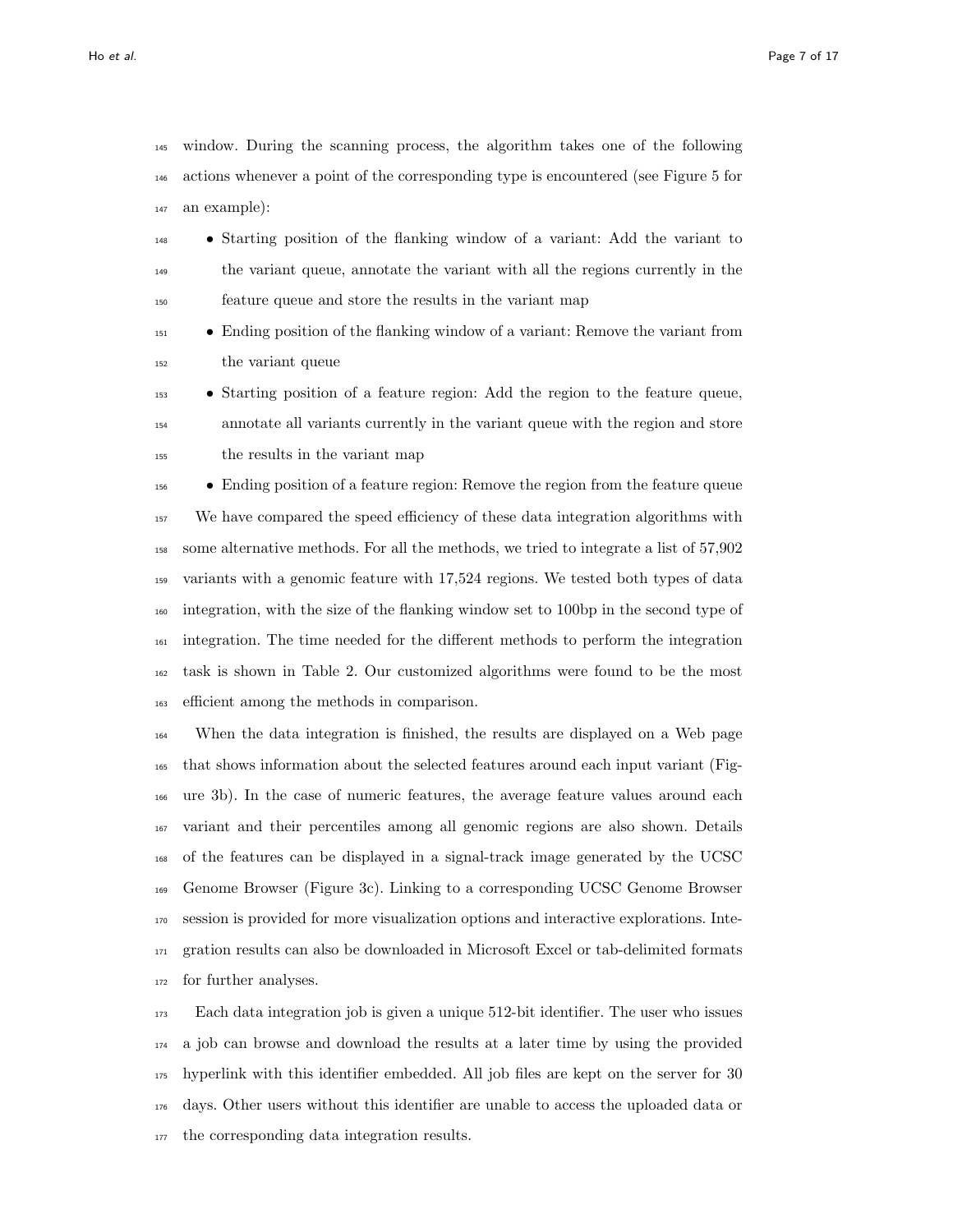Currently there are several related tools providing genome-wide annotation of genetic variants. Each of these tools has its unique features and advantages. We list in Table 3 some of the distinctive properties of VAS.

## 181 Results and discussion

#### 182 Case studies

 As a demonstration of using VAS in exploring potential functional meanings of genetic variants, we used it to analyze two sets of genetic variants with different sets of genomic features.

 The first set of genetic variants includes the susceptibility loci for migraine identi- fied in a recent study [2]. In that study, a genome-wide meta-analysis was performed on the data from 29 genome-wide association studies, which together involved 23,285 individuals with migraine and 95,425 population-matched controls. Twelve loci were identified to be significantly associated with migraine, while 5 loci were found to have significant expression quantitative trait loci (eQTL). We used VAS to retrieve information about various types of static and cell-specific data around these 17 loci. For static features, we considered evolutionary conservation, known variants in db- SNP and GWAS Catalog, protein binding motifs and CpG islands. For cell-specific features, we considered histone modifications, open chromatin and transcription factor binding data from ENCODE sequencing experiments for both normal brain and spinal cord cells (HAc, HA-h, HA-sp and NH-A) and brain cancer lines (BE2 C, 198 Gliobla, Medullo and SK-N-SH<sub>-RA</sub>).

 Figure 3b shows part of the annotation results, where the darkness of a table en- try indicates how strong the signal value is. It can be seen that many features have strong signals around the susceptibility loci. As an example, Figure 3c shows the de- tailed view of rs12134493 (marked by the red line), which is at position 115,479,469  $_{203}$  (hg18)/ 115,677,946 (hg19) of chromosome 1. It is located in an intergenic region downstream of and close to the TSPAN2 gene. In the original study [2], it was found that the susceptibility loci in general had strong open chromatin signals in terms of DNase I hypersensitivity, and they overlapped with some transcription factor bind- ing motifs. Consistent with their findings, VAS was able to find overlaps between the SNP and open chromatin signals in various normal brain cells (Figure 3c i, ii)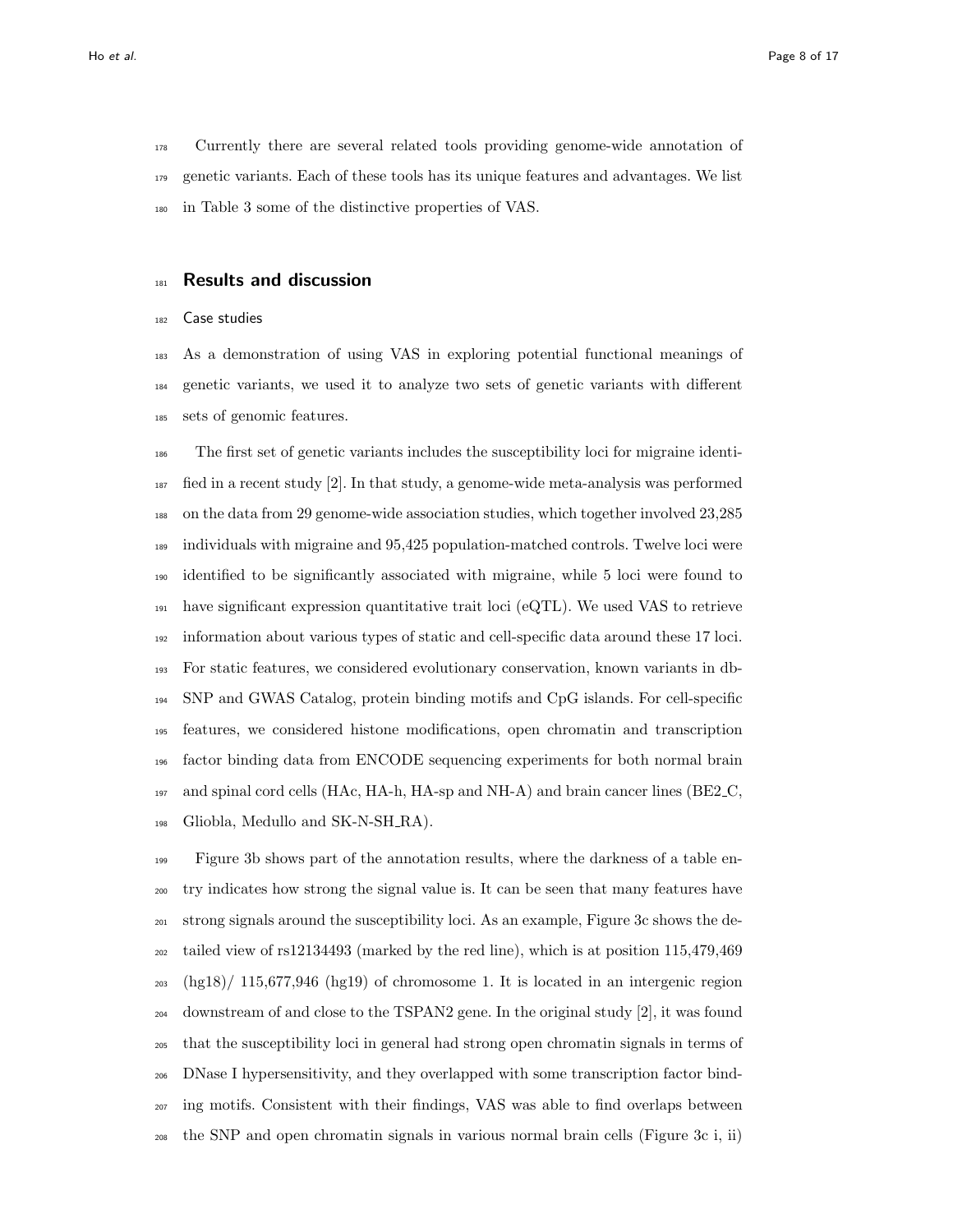and the presence of binding motifs for multiple transcription factors around that region (Figure 3c iii).

 We also made a number of additional interesting observations based on the VAS results. First, the open chromatin signals were found only in normal brain cells but not in the cancer line SK-N-SH RA. Second, in astrocytes (NH-A), the SNP over- lapped a local region with strong H3K27ac signals (Figure 3c iv), which suggests that the region could be an active enhancer in this cell type. Third, the SNP was inside a region with strong evolutionary conservation among placental mammals and among vertebrates (Figure 3c v), suggesting that the region is under evolu- tionary constraints. Finally, there was active binding of CTCF, RAD21 and YY1 in a nearby region a few kilobases away (Figure 3c vi) with corresponding open chromatin signals. Given the closeness of this region and the susceptibility locus, it may be useful to include this region into the study.

 The second set of genetic variants comes from the Personal Genome Project [8] 223 (https://my.pgp-hms.org/). We randomly downloaded 5 lists of genetic variants with at least one variant reported to have high clinical importance according to the report on the Web site (Table 4). We tested if we could identify these variants of potential clinical importance using VAS, by annotating them with the information from GWAS Catalog [35] and the Human Gene Mutation Database [32]. On average, uploading and completing the annotation of each data file took less than 10 minutes. VAS was able to annotate all 21 unique variants reported to be likely pathogenic and rare pathogenic using the information from the two databases, which confirms that VAS can be used to quickly integrate information from diverse sources for more in-depth downstream analyses.

### Data uploading and integration time

 To test the speed performance of VAS in handling large data files, we recorded the time required to integrate 6.4 million genetic variants present in the CEU trio obtained from the 1000 Genomes Project with the information of the whole list of SNPs in dbSNP. We compared the performance of VAS with both the reported re- sults and our local execution of GEMINI [26], a tool that allows large-scale genomic data integration by means of local execution and pre-caching of table join results.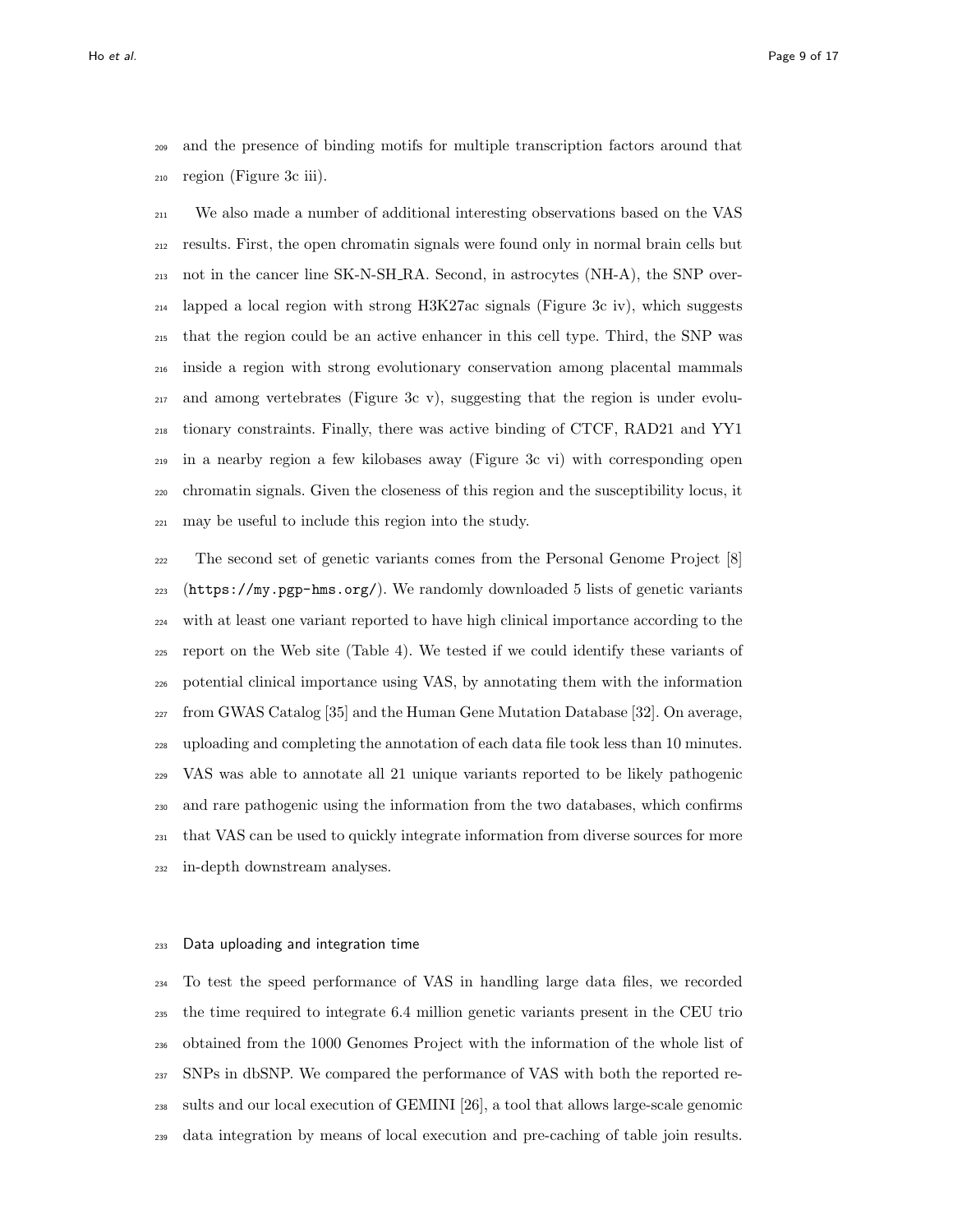Both VAS and our local execution of GEMINI were tested on a machine with dual quad core Xeon CPU at 2.4GHz and 64GB of main memory.

 The resulting time measurements of the two tools (Table 5) show that VAS finished the data integration in around half an hour. As for GEMINI, although our time measurements are different from those reported in the original paper due to the use of different machines, in general a long data loading time (1.5-3 hours) was required for the extensive pre-computation, followed by a very quick data integration phase. This pre-computation step needs to be performed whenever a new set of genetic variants is to be annotated.

 Since GEMINI was executed locally while VAS is an online system, there was extra data uploading time for VAS. For the data set tested, the data uploading time was negligible as compared to the time needed for data integration. This result is consistent with our above analysis on file size and data uploading time at different numbers of input genetic variants (Figure 2).

 Overall, VAS is more efficient and flexible in handling new variant lists since it does not require pre-loading of data, while GEMINI works better in situations where the same list of genetic variants is to be repeatedly analyzed by integrating with many different subsets of genomic data.

## Conclusion

 In this paper, we have described VAS, a new Web tool that can efficiently integrate millions of genetic variants with tens of whole-genome data sets in a single inte- gration task. The client-side data compression procedure and the customized data store allowed fast uploading and integrating whole lists of genetic variants obtained from genomic studies, making VAS a practical tool for routine first-step annotation of genetic variants.

 When analyzing large-scale genomic data, the main bottleneck is usually inspect- ing long lists of results, pinpointing the most biologically or medically significant parts, and making correct interpretations of them. The time spent on data inte- gration is usually relatively unimportant. However, the time difference between a standard data integration method and a customized one could become large when the numbers of input genetic variants and integrating genomic features are large. In addition, since VAS can accept multiple job requests from different users simultane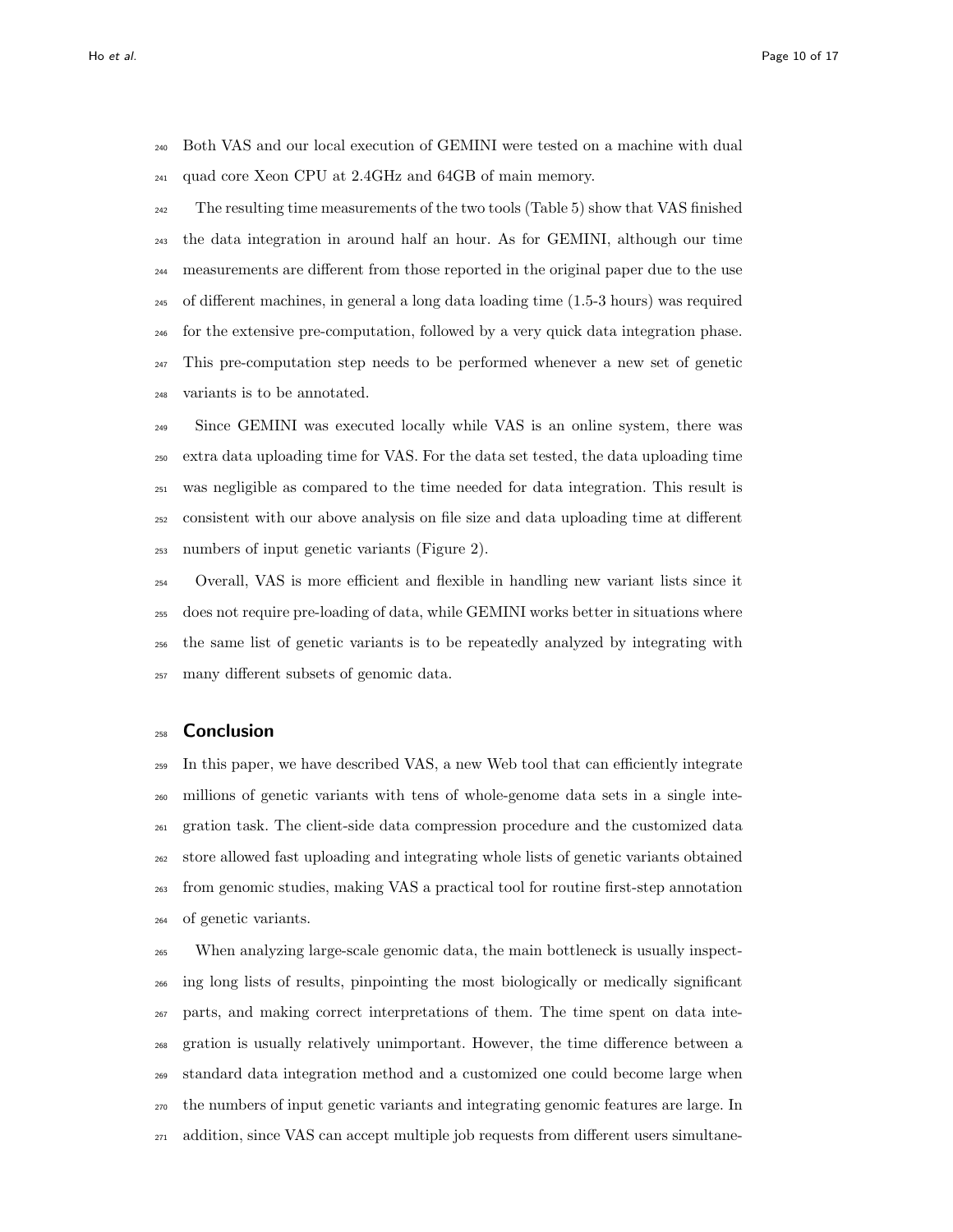ously, having an efficient data integration method can also shorten the time spent on waiting for other earlier jobs in the queue to complete.

 Currently VAS supports job-level parallelization, which means multiple jobs can be run at the same time in parallel on different computing units. In the future, we plan to extend VAS to support sub-job-level parallelization, which means a single job can be divided into sub-tasks simultaneously performed on different computing units. As the integration of each genetic variant is independent of the other variants, high-level distributed computing frameworks such as MapReduce should be readily applicable. An additional advantage of adopting such a framework is the distribution of data to multiple machines, which allows for better scalability.

 VAS is currently implemented as an online system, which enjoys the advantage of requiring no local installation or downloading of genomic features by the user. We have ensured data integrity and confidentiality by providing encrypted network connections and assigning task IDs that are only made known to the users who submit the tasks. However, there are situations in which some private data can only be analyzed locally. Theoretically a user can install a local version of VAS on his/her own machine to perform the analysis offline, but that would also require downloading a large amount of stored data features. We will investigate ways to facilitate data integration in these situations, such as allowing users to easily down- load a selected subset of features or dynamically download data features at the time needed, and developing privacy-preserving distributed data integration algorithms. In the case study we have demonstrated that with the data currently loaded into VAS, one could already use it to obtain some interesting patterns around each genetic variant. As more and more cell/tissue-specific data are being produced, we will keep updating the data repository of VAS to cover more cell/tissue types and more data for each cell/tissue type. We also plan on supporting the GRCh38 human reference genome when most data files in our database have a CRCh38 version available.

### Availability and requirements

- Project name: Variant Annotation System (VAS)
- Project home page: https://yiplab.cse.cuhk.edu.hk/vas/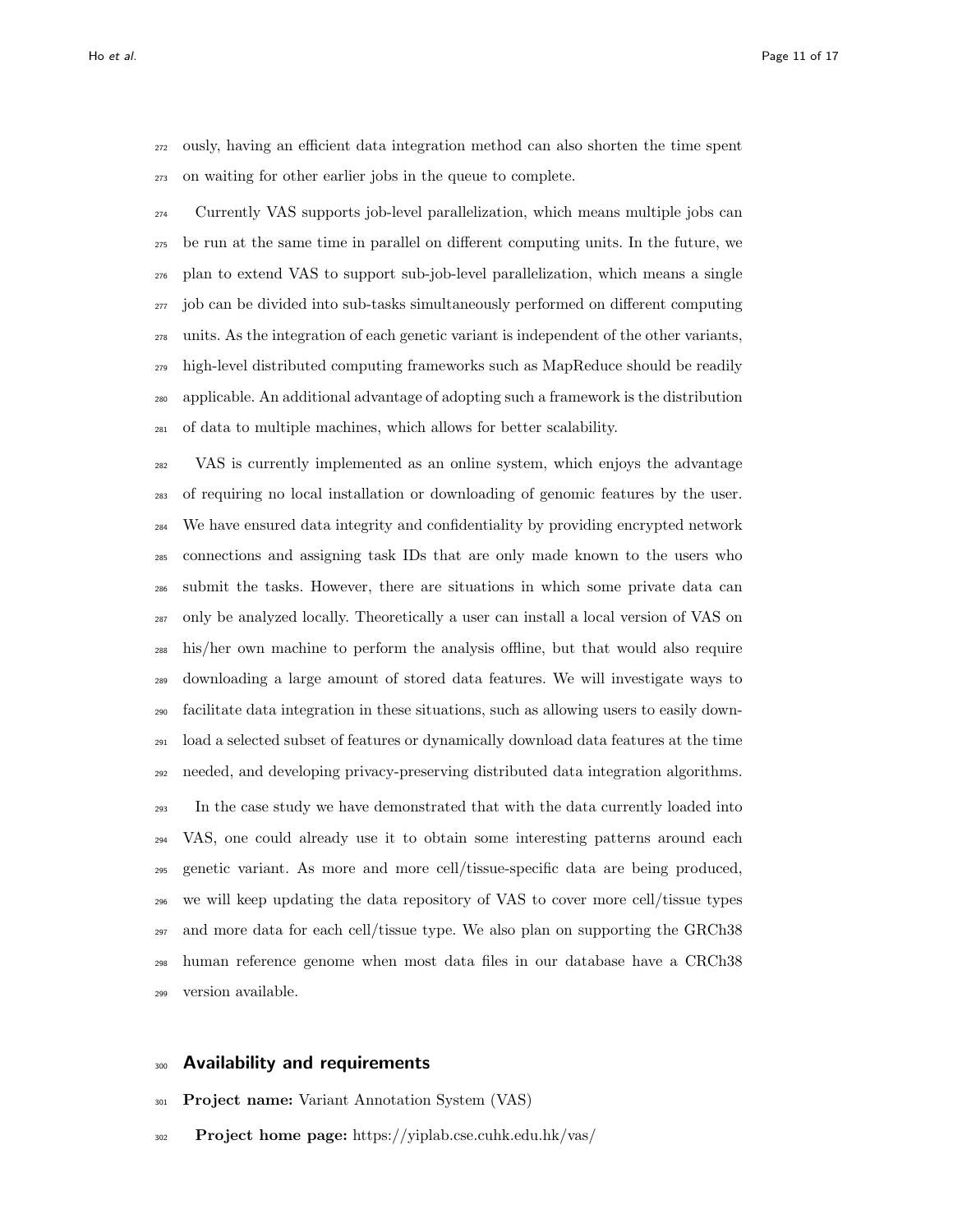**Operating system:** VAS can be accessed from any platform by using one of the

- listed Web browsers
- Programming languages: PHP, Python
- <sup>306</sup> Other requirements: We recommend accessing VAS by using Google Chrome
- (version 35 or higher), Microsoft Internet Explorer (version 10 or higher), or Mozilla
- Firefox (version 24 or higher), with JavaScript enabled and a minimum screen res-
- olution of 1024 pixels x 768 pixels
- 310 Any restrictions to use by non-academics: Nil

#### **Competing interests**

The authors declare that they have no competing interests.

#### Author's contributions

- KYY conceived the study. EDH, SDL and KYY designed the system. EDH and QC collected the data and
- implemented the system. EDH, QC, SDL and KYY tested the system. EDH and KYY wrote the manuscript.

#### Acknowledgements

- SDL is partially supported by the HKRGC Theme-based Research Scheme T12-401/13-R. KYY is partially
- supported by the HKRGC Early Career Scheme 419612.

#### 319 Author details

- 320 <sup>1</sup>Department of Computer Science and Engineering, The Chinese University of Hong Kong, Shatin, New Territories,
- 321 Hong Kong. <sup>2</sup> Hong Kong Bioinformatics Centre, The Chinese University of Hong Kong, Shatin, New Territories,
- 322 Hong Kong. <sup>3</sup>CUHK-BGI Innovation Institute of Trans-omics, The Chinese University of Hong Kong, Shatin, New Territories, Hong Kong.

# References

- 1. Ivan A Adzhubei, Steffen Schmidt, Leonid Peshkin, Vasily E Ramensky, Anna Gerasimova, Peer Bork, Alexey S 326 Kondrashov, and Shamil R Sunyaev. A method and server for predicting damaging missense mutations. Nature Methods, 7(4):248–249, 2010. 2. Verneri Anttila, Bendik S Winsvold, Padhraig Gormley, Tobias Kurth, Francesco Bettella, George McMahon, Mikko Kallela, Rainer Malik, Boukje de Vries, Gisela Terwindt, Sarah E Medland, Unda Todt, Wendy L 330 McArdle, Lydia Quaye, Markku Koiranen, M Arfan Ikram, Terho Lehtimäki, Anine H Stam, Lannie Ligthart, Juho Wedenoja, Ian Dunham, Benjamin M Neale, Priit Palta, Eija Hamalainen, Markus Schurks, Lynda M Rose, Julie E Buring, Paul M Ridker, Stacy Steinberg, Hreinn Stefansson, Finnbogi Jakobsson, Debbie A 333 Lawlor, David M Evans, Susan M Ring, Markus Färkkilä, Ville Artto, Mari A Kaunisto, Tobias Freilinger, Jean Schoenen, Rune R Frants, Nadine Pelzer, Claudia M Weller, Ronald Zielman, Andrew C Heath, Pamela A F 335 Madden, Grant W Montgomery, Nicholas G Martin, Guntram Borck, Hartmut Göbel, Axel Heinze, Katja Heinze-Kuhn, Frances M K Williams, Anna-Liisa Hartikainen, Anneli Pouta, Joyce van den Ende, Andre G 337 Uitterlinden, Albert Hofman, Najaf Amin, Jouke-Jan Hottenga, Jacqueline M Vink, Kauko Heikkilä, Michael Alexander, Bertram Muller-Myhsok, Stefan Schreiber, Thomas Meitinger, Heinz Erich Wichmann, Arpo Aromaa, Johan G Eriksson, Bryan J Traynor, Daniah Trabzuni, "North American Brain Expression
- Consortium", "UK Brain Expression Consortium", Elizabeth Rossin, Kasper Lage, Suzanne B R Jacobs,
- J Raphael Gibbs, Ewan Birney, Jaakko Kaprio, Brenda W Penninx, Dorret I Boomsma, Cornelia van Duijn, Olli
- Raitakari, Marjo-Riitta Jarvelin, John-Anker Zwart, Lynn Cherkas, David P Strachan, Christian Kubisch,
- Michel D Ferrari, Arn M J M van den Maagdenberg, Martin Dichgans, Maija Wessman, George Davey Smith,
- Kari Stefansson, Mark J Daly, Dale R Nyholt, Daniel I Chasman, and Aarno Palotie. Genome-wide
- meta-analysis identifies new susceptibility loci for migraine. Nature Genetics, 45(8):912–917, 2013.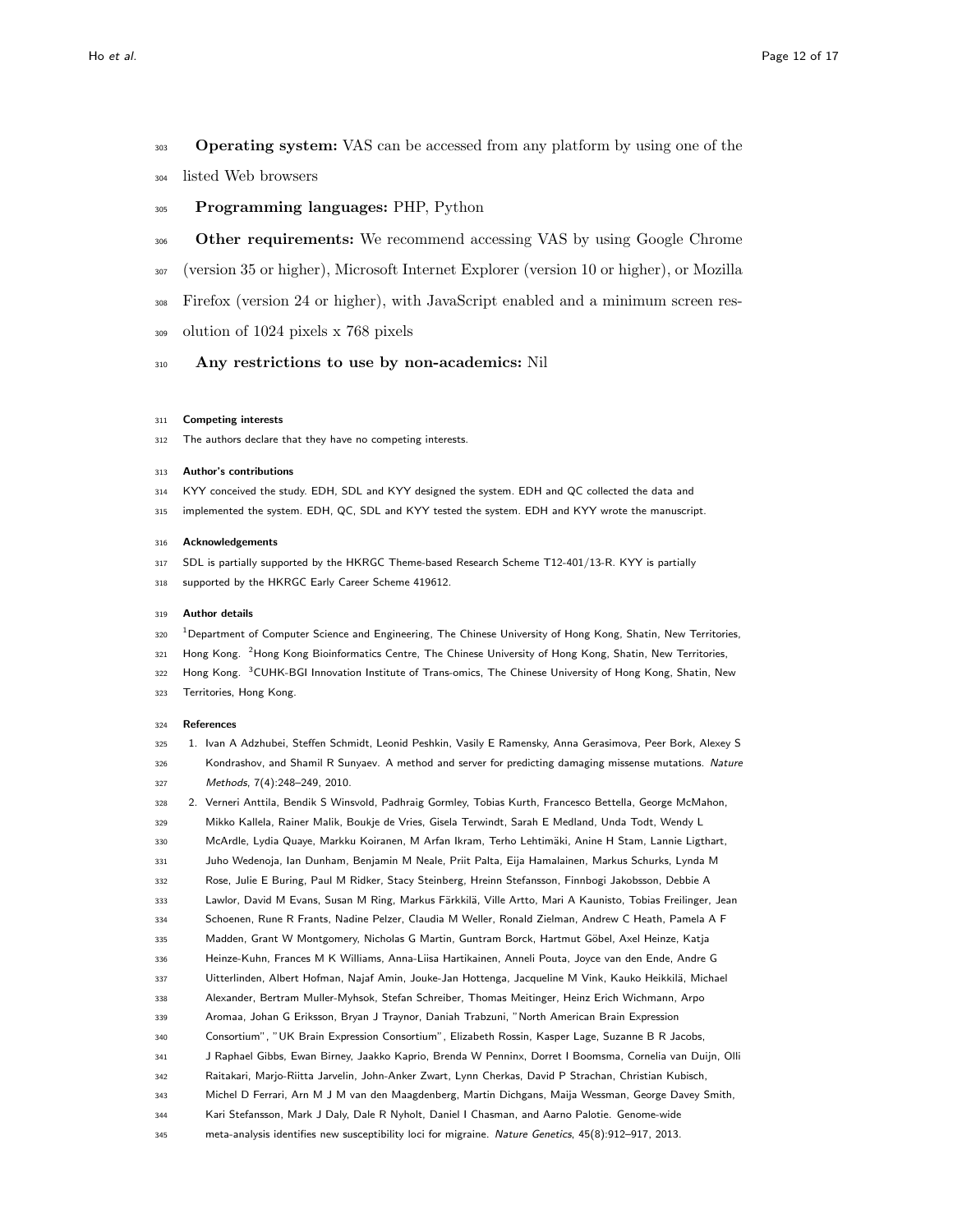| 346 |     | 3. Maxim Barrenboim and Thomas Manke. ChroMoS: An integrated web tool for SNP classification, prioritization      |
|-----|-----|-------------------------------------------------------------------------------------------------------------------|
| 347 |     | and functional interpretation. Bioinformatics, 29(17):2197-2198, 2013.                                            |
| 348 |     | 4. Gary Benson. Tandem repeats finder: A program to analyze DNA sequences. Nucleic Acids Research,                |
| 349 |     | 27:573-580, 1999.                                                                                                 |
| 350 |     | 5. Bradley E Bernstein, John A Stamatoyannopoulos, Joseph F Costello, Bing Ren, Aleksandar Milosavljevic,         |
| 351 |     | Alexander Meissner, Manolis Kellis, Marco A Marra, Arthur L Beaudet, Joseph R Ecker, Peggy J Farnham,             |
| 352 |     | Martin Hirst, Eric S Lander, Tarjei S Mikkelsen, and James A Thomson. The NIH roadmap epigenomics                 |
| 353 |     | mapping consortium. Nature Biotechnology, 28(10):1045-1048, 2010.                                                 |
| 354 |     | 6. Alan P Boyle, Eurie L Hong, Manoj Hariharan, Yong Cheng, Marc A Schaub, Maya Kasowski, Konrad J                |
| 355 |     | Karczewski, Julie Park, Benjamin C Hitz, Shuai Weng, J Michael Cherry, and Michael Snyder. Annotation of          |
| 356 |     | functional variation in personal genomes using RegulomeDB. Genome Research, 22:1790-1797, 2012.                   |
| 357 |     | 7. Yu-Chang Cheng, Fang-Chih Hsiao, Erh-Chan Yeh, Wan-Jia Lin, Cheng-Yang Louis Tang, Huan-Chin Tseng,            |
| 358 |     | Hsing-Tsung Wu, Chuan-Kun Liu, Chih-Cheng Chen, Yuan-Tsong Chen, and Adam Yao. VarioWatch:                        |
| 359 |     | Providing large-scale and comprehensive annotations on human genomic variants in the next generation              |
| 360 |     | sequencing era. Nucleic Acids Research, 40:W76-W81, 2012.                                                         |
| 361 |     | 8. G M Church. The personal genome project. Molecular Systems Biology, 1(2005.0030), 2005.                        |
| 362 |     | 9.  Pablo Cingolani, Adrian Platts, Le Lily Wang, Melissa Coon, Tung Nguyen, Luan Wang, Susan J Land,             |
| 363 |     | Douglas M Ruden, and Xiangyi Lu. A program for annotating and predicting the effects of single nucleotide         |
| 364 |     | polymorphisms, SnpEff: SNPs in the genome of drosophila melanogaster strain w1118; iso-2; iso-3. Fly,             |
| 365 |     | $6(2):80-92, 2012.$                                                                                               |
| 366 |     | 10.  Sergio Contrino, Richard N. Smith, Daniela Butano, Adrian Carr, Fengyuan Hu, Rachel Lyne, Kim Rutherford,    |
| 367 |     | Alex Kalderimis, Julie Sullivan, Seth Carbon, Ellen T. Kephart, Paul Lloyd, E. O. Stinson, Nicole L.              |
| 368 |     | Washington, Marc D. Perry, Peter Ruzanov, Zheng Zha, Suzanna E. Lewis, Lincoln D. Stein, and Gos Micklem.         |
| 369 |     | modMine: Flexible access to modENCODE data. Nucleic Acids Research, 40:D1082-D1088, 2012.                         |
| 370 |     | 11. Gregory M. Cooper and Jay Shendure. Needles in stacks of needles: Finding disease-causal variants in a wealth |
| 371 |     | of genomic data. Nature Reviews Genetics, 12(9):628-640, 2011.                                                    |
| 372 |     | 12. Thomas Derrien, Jordi Estellé, Santiago Marco Sola, David G. Knowles, Emanuele Raineri, Roderic Guigó, and    |
| 373 |     | Paolo Ribeca. Fast computation and applications of genome mappability. PLOS ONE, 7(e30377), 2012.                 |
| 374 |     | 13. ENCODE Project Consortium. An integrated encyclopedia of DNA elements in the human genome. Nature,            |
| 375 |     | 489(7414):57-74, 2012.                                                                                            |
| 376 |     | 14. Jason Ernst and Manolis Kellis. ChromHMM: Automating chromatin-state discovery and characterization.          |
| 377 |     | Nature Methods, 9(3):215-216, 2012.                                                                               |
| 378 |     | 15. Paul Flicek, M. Ridwan Amode, Daniel Barrell, Kathryn Beal, Konstantinos Billis, Simon Brent, Denise          |
| 379 |     | Carvalho-Silva, Peter Clapham, Guy Coates, Stephen Fitzgerald, Laurent Gil, Carlos Garcia Giron, Leo Gordon,      |
| 380 |     | Thibaut Hourlier, Nathan Hunt, Sarah Johnson, Thomas Juettemann, Andreas K. Kahari, Stephen Keenan,               |
| 381 |     | Eugene Kulesha, Fergal J. Martin, Thomas Maurel, William M. McLaren, Daniel N. Murphy, Rishi Nag, Bert            |
| 382 |     | Overduin, Miguel Pignatelli, Bethan Pritchard, Emily Pritchard, Harpreet S. Riat, Magali Ruffier, Daniel          |
| 383 |     | Sheppard, Kieron Taylor, Anja Thormann, Stephen J. Trevanion, Alessandro Vullo, Steven P. Wilder, Mark            |
| 384 |     | Wilson, Amonida Zadissa, Bronwen L. Aken, Ewan Birney, Fiona Cunningham, Jennifer Harrow, Javier Herrero,         |
| 385 |     | Tim J.P. Hubbard, Rhoda Kinsella, Matthieu Muffato, Anne Parker, Giulietta Spudich, Andy Yates, Daniel R.         |
| 386 |     | Zerbino, and Stephen M.J. Searle. Ensembl 2014. Nucleic Acids Research, 42:D749–D755, 2014.                       |
| 387 | 16. | Lukas Habegger, Suganthi Balasubramanian, David Z. Chen, Ekta Khurana, Andrea Sboner, Arif Harmanci,              |
| 388 |     | Joel Rozowsky, Declan Clarke, Michael Snyder, and Mark Gerstein. VAT: A computational framework to                |
| 389 |     | functionally annotate variants in personal genomes within a cloud-computing environment. <i>Bioinformatics</i> ,  |
| 390 |     | 28(17):2267-2269, 2010.                                                                                           |
| 391 | 17. | Jennifer Harrow, Adam Frankish, Jose M. Gonzalez, Electra Tapanari, Mark Diekhans, Felix Kokocinski,              |
| 392 |     | Bronwen L. Aken, Daniel Barrell, Amonida Zadissa, Stephen Searle, If Barnes, Alexandra Bignell, Veronika          |
| 393 |     | Boychenko, Toby Hunt, Mike Kay, Gaurab Mukherjee, Jeena Rajan, Gloria Despacio-Reyes, Gary Saunders,              |
| 394 |     | Charles Steward, Rachel Harte, Michael Lin, Cédric Howald, Andrea Tanzer, Thomas Derrien, Jacqueline              |
| 395 |     | Chrast, Nathalie Walters, Suganthi Balasubramanian, Baikang Pei, Michael Tress, Jose Manuel Rodriguez,            |

Iakes Ezkurdia, Jeltje van Baren, Michael Brent, David Haussler, Manolis Kellis, Alfonso Valencia, Alexandre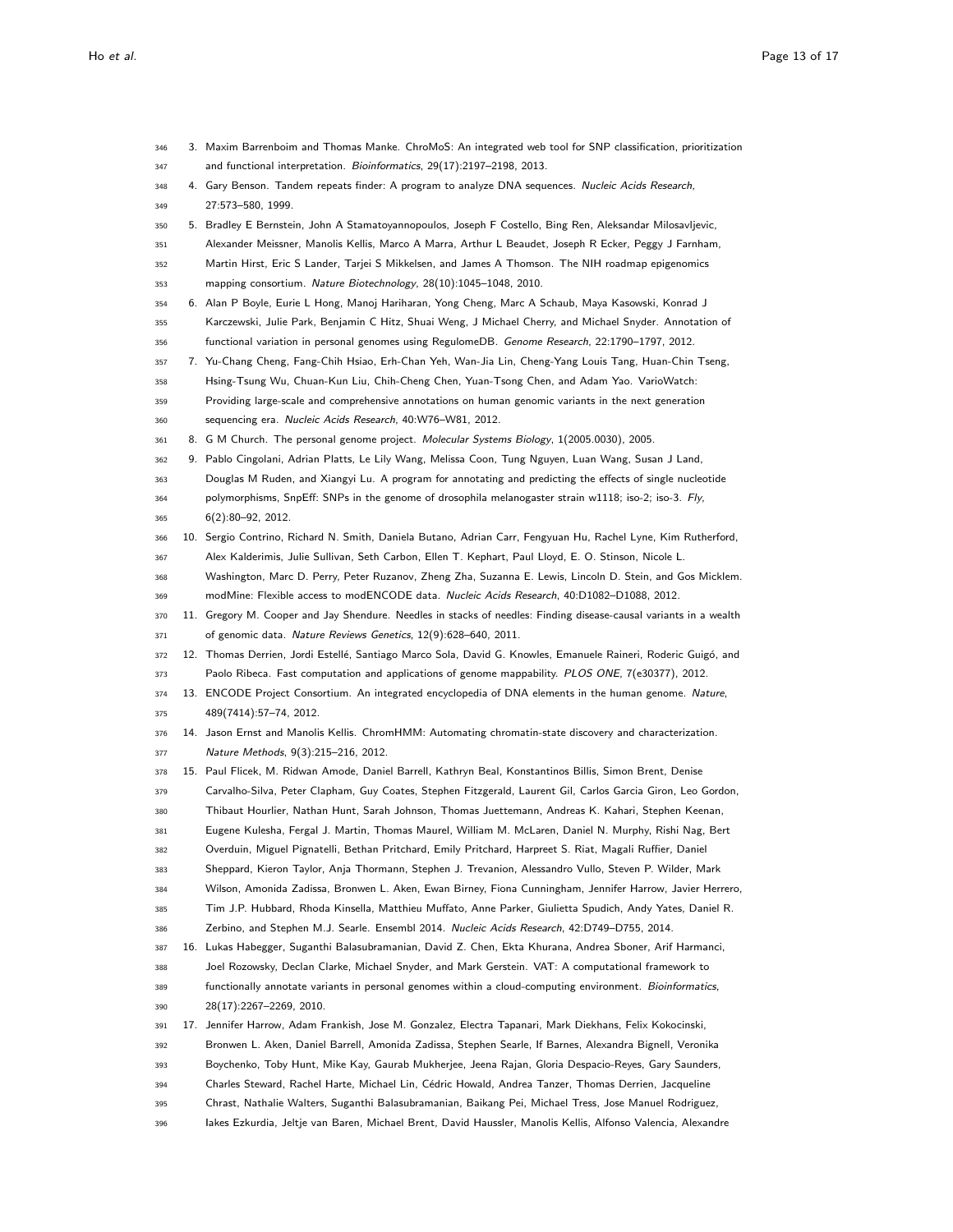| 397 |     | Reymond, Mark Gerstein, Roderic Guigó, and Tim J. Hubbard. GENCODE: The reference human genome                    |
|-----|-----|-------------------------------------------------------------------------------------------------------------------|
| 398 |     | annotation for the ENCODE project. Genome Research, 22:1760–1774, 2012.                                           |
| 399 |     | 18. Nathaniel D. Heintzman, Gary C. Hon, R. David Hawkins, Pouya Kheradpour, Alexander Stark, Lindsey F.          |
| 400 |     | Harp, Zhen Ye, Leonard K. Lee, Rhona K. Stuart, Christina W. Ching, Keith A. Ching, Jessica E.                    |
| 401 |     | Antosiewicz-Bourget, Hui Liu, Xinmin Zhang, Roland D. Green, Victor V. Lobanenkov, Ron Stewart, James A.          |
| 402 |     | Thomson, Gregory E. Crawford, Manolis Kellis, and Bing Ren. Histone modifications at human enhancers              |
| 403 |     | reflect global cell-type-specific gene expression. Nature, 459(7243):108-112, 2009.                               |
| 404 | 19. | Donna Karolchik, Galt P. Barber, Jonathan Casper, Hiram Clawson, Melissa S. Cline, Mark Diekhans,                 |
| 405 |     | Timothy R. Dreszer, Pauline A. Fujita, Luvina Guruvadoo, Maximilian Haeussler, Rachel A. Harte, Steve             |
| 406 |     | Heitner, Angie S. Hinrichs, Katrina Learned, Brian T. Lee, Chin H. Li, Brian J. Raney, Brooke Rhead, Kate R.      |
| 407 |     | Rosenbloom, Cricket A. Sloan, Matthew L. Speir, Ann S. Zweig, David Haussler, Robert M. Kuhn, and                 |
| 408 |     | W. James Kent. The UCSC genome browser database: 2014 update. Nucleic Acids Research, 42:764–770, 2014.           |
| 409 |     | 20.  Ekta Khurana, Yao Fu, Vincenza Colonna, Xinmeng Jasmine Mu, Hyun Min Kang, Tuuli Lappalainen, Andrea         |
| 410 |     | Sboner, Lucas Lochovsky, Jieming Chen, Arif Harmanci, Jishnu Das, Alexej Abyzov, Suganthi                         |
| 411 |     | Balasubramanian, Kathryn Beal, Dimple Chakravarty, Daniel Challis, Yuan Chen, Declan Clarke, Laura Clarke,        |
|     |     | Fiona Cunningham, Uday S. Evani, Paul Flicek, Robert Fragoza, Erik Garrison, Richard Gibbs, Zeynep H.             |
| 412 |     |                                                                                                                   |
| 413 |     | Gümüş, Javier Herrero, Naoki Kitabayashi, Yong Kong, Kasper Lage, Vaja Liluashvili, Steven M. Lipkin,             |
| 414 |     | Daniel G. MacArthur, Gabor Marth, Donna Muzny, Tune H. Pers, Graham R. S. Ritchie, Jeffrey A. Rosenfeld,          |
| 415 |     | , "Cristina Sisu, Xiaomu Wei, Michael Wilson, Yali Xue, Fuli Yu, "1000 Genomes Project Consortium                 |
| 416 |     | Emmanouil T. Dermitzakis, Haiyuan Yu, Mark A. Rubin, Chris Tyler-Smith, and Mark Gerstein. Integrative            |
| 417 |     | annotation of variants from 1092 humans: Application to cancer genomics. Science, 342(6154):1235587, 2013.        |
| 418 |     | 21. Martin Kircher, Daniela M Witten, Preti Jain, Brian J R'Roak, Gregory M Cooper, and Jay Shendure. A           |
| 419 |     | general framework for estimating the relative pathogenicity of human genetic variants. Nature Genetics,           |
| 420 |     | 46(3):310-315, 2014.                                                                                              |
| 421 |     | 22. Prateek Kumar, Steven Henikoff, and Ng Pauline C. Predicting the effects of coding non-synonymous variants    |
| 422 |     | on protein function using the SIFT algorithm. Nature Protocols, 4(7):1073-1081, 2009.                             |
| 423 | 23. | Mulin Jun Li, Panwen Wang, Xiaorong Liu, Ee Lyn Lim, Zhangyong Wang, Meredith Yeager, Maria P Wong,               |
| 424 |     | Pak Chung Sham, Stephen J Chanock, and Junwen Wang. GWASdb: A database for human genetic variants                 |
| 425 |     | identified by genome-wide association studies. Nucleic Acids Research, 40:D1047–D1054, 2011.                      |
| 426 |     | 24.  V. Matys, E. Fricke, R. Geffers, E. Gößling, M. Haubrock, R. Hehl, K. Hornischer, D. Karas, A. E. Kel, O. V. |
| 427 |     | Kel-Margoulis, D.-U. Kloos, S. Land, B. Lewicki-Potapov, H. Michael, R. Münch, I. Reuter, S. Rotert,              |
| 428 |     | H. Saxel, M. Scheer, S. Thiele, and E. Wingender. TRANSFAC: Transcriptional regulation, from patterns to          |
| 429 |     | profiles. Nucleic Acids Research, 31:374–378, 2003.                                                               |
| 430 |     | 25. William McLaren, Bethan Pritchard, Daniel Rios, Yuan Chen, Paul Flicek, and Fiona Cunningham. Deriving the    |
| 431 |     | consequences of genomic variants with the ensembl API and SNP effect predictor. Bioinformatics,                   |
| 432 |     | 26(16):2069-2070, 2010.                                                                                           |
| 433 |     | 26. Umadevi Paila, Brad A Chapman, Rory Kirchner, and Aaron R Quinlan. GEMINI: Integrative exploration of         |
| 434 |     | genetic variation and genome annotations. PLOS Computational Biology, 9(e1003153), 2013.                          |
| 435 |     | 27. Katherine S. Pollard, Melissa J. Hubisz, Kate R. Rosenbloom, and Adam Siepel. Detection of nonneutral         |
| 436 |     | substitution rates on mammalian phylogenies. Genome Research, 20:110–121, 2010.                                   |
| 437 | 28. | Graham R S Ritchie, Ian Dunham, Eleftheria Zeggini, and Paul Flicek. Functional annotation of noncoding           |
| 438 |     | sequence variants. Nature Methods, 11(3):294-296, 2014.                                                           |
| 439 | 29. | Christian Schaefer, Alice Meier, Burkhard Rost, and Yana Bromberg. SNPdbe: Constructing and nsSNP                 |
| 440 |     | functional impacts database. <i>Bioinformatics</i> , 28(4):601–602, 2011.                                         |
| 441 |     | 30. S. T. Sherry, M.-H. Ward, J. Baker, Kholodov, L. Phan, E.M. Smigielski, and K. Sirotkin. dbSNP: the NCBI      |
|     |     | database of genetic variation. Nucleic Acids Research, 29(1):308-311, 2001.                                       |
| 442 |     |                                                                                                                   |
| 443 |     | 31. Adam Siepel, Gill Bejerano, Jakob S. Pedersen, Angie S. Hinrichs, Minmei Hou, Kate Rosenbloom, Hiram          |
| 444 |     | Clawson, John Spieth, LaDeana W. Hillier, Stephen Richards, George M. Weinstock, Richard K. Wilson,               |
| 445 |     | Richard A. Gibbs, W. James Kent, Webb Miller, and David Haussler. Evolutionarily conserved elements in            |
| 446 |     | vertebrate, insect, worm, and yeast genomes. Genome Research, 15:1034-1050, 2005.                                 |
| 447 | 32. | Peter D. Stenson, Matthew Mort, Edward V. Ball, Katy Shaw, Andrew D. Phillips, and David N. Cooper. The           |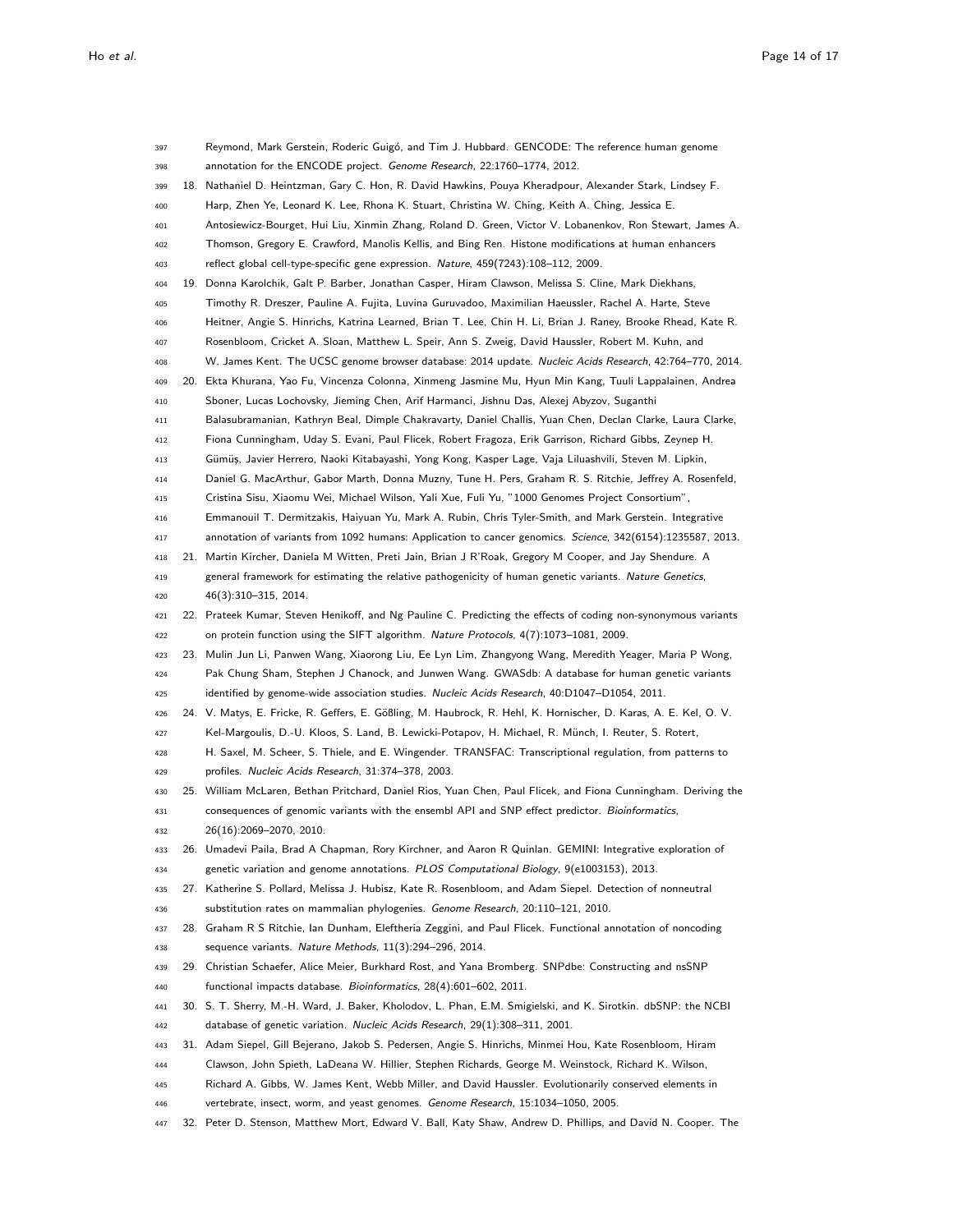| 448 | human gene mutation database: Building a comprehensive mutation repository for clinical and molecular          |
|-----|----------------------------------------------------------------------------------------------------------------|
| 449 | genetics, diagnostic testing and personalized genomic medicine. Human Genetics, 133:1-9, 2014.                 |
| 450 | 33. Kai Wang, Mingyao Li, and Hakon Hakonarson. ANNOVAR: Functional annotation of genetic variants from        |
| 451 | high-throughput sequencing data. Nucleic Acids Research, 38:e164, 2010.                                        |
| 452 | 34. Lucas D. Ward and Manolis Kellis. HaploReg: A resource for exploring chromatin states, conservation, and   |
| 453 | regulatory motif alterations within sets of genetically linked variants. Nucleic Acids Research, 40:D930-D934, |
| 454 | 2012.                                                                                                          |
| 455 | 35. Danielle Welter, Jacqueline MacArthur, Joannella Morales, Tony Burdett, Peggy Hall, Heather Junkins, Alan  |
| 456 | Klemm, Paul Flicek, Teri Manolio, Lucia Hindorff, and Helen Parkinson. The NHGRI GWAS catalog, a curated       |
| 457 | resource of SNP-trait associations. Nucleic Acids Research, 42:D1001-D1006, 2014.                              |
| 458 | 36. Kevin Y Yip, Chao Cheng, Nitin Bhardwaj, James B Brown, Jing Leng, Anshul Kundaje, Joel Rozowsky, Ewan     |
| 459 | Birney, Peter Bickel, Michael Snyder, and Mark Gerstein. Classification of human genomic regions based on      |
| 460 | experimentally determined binding sites of more than 100 transcription-related factors. Genome Biology,        |
| 461 | 13(R48), 2012.                                                                                                 |
|     |                                                                                                                |

#### 462 Figures

Figure 1 Schematic illustration of the VAS workflow. Genomic features are pre-sorted and stored in data files with pointers for direct access to particular genomic locations. A user supplies the list of genetic variants and selects the genomic features to integrate with the variants at the client side. The variants extractor produces a compressed form of the input variants. The task is then sent to the backend and put into a waiting queue, and the user is shown a waiting page. When an execution daemon becomes available, it fetches the next task in the queue and uses the customized algorithms to perform data integration. The integration results are stored in a tab-delimited file. The user will then be shown a summary page of the integration results. An email notification will also be sent, with a link for a user to retrieve the summary page later. The user can then view the integration details of each input variant, perform interactive analysis on the UCSC Genome Browser, or download the annotation results in tab-delimited or Excel format.

Figure 2 Amount of data upload and uploading time required at various sizes of the input list of genetic variants in our simulation study, before and after client-side data compression. The data uploading time for the uncompressed case was estimated based on the file size and the data transfer rate when transferring the compressed version of the same files.

Figure 3 Usage of VAS. (a) Selecting genomic features to be integrated with the genetic variants. (b) Summary of the annotation results. Genomic features identified around each genetic variant (within a 10kb window in this case) are shown, where a darker color indicates a stronger signal value. (c) Detailed view of a genetic variant, with an embedded UCSC Genome Browser image in which each genomic feature is shown as a signal track.

Figure 4 An example of point-to-region data integration using our algorithm.

Figure 5 An example of region-to-region data integration using our algorithm.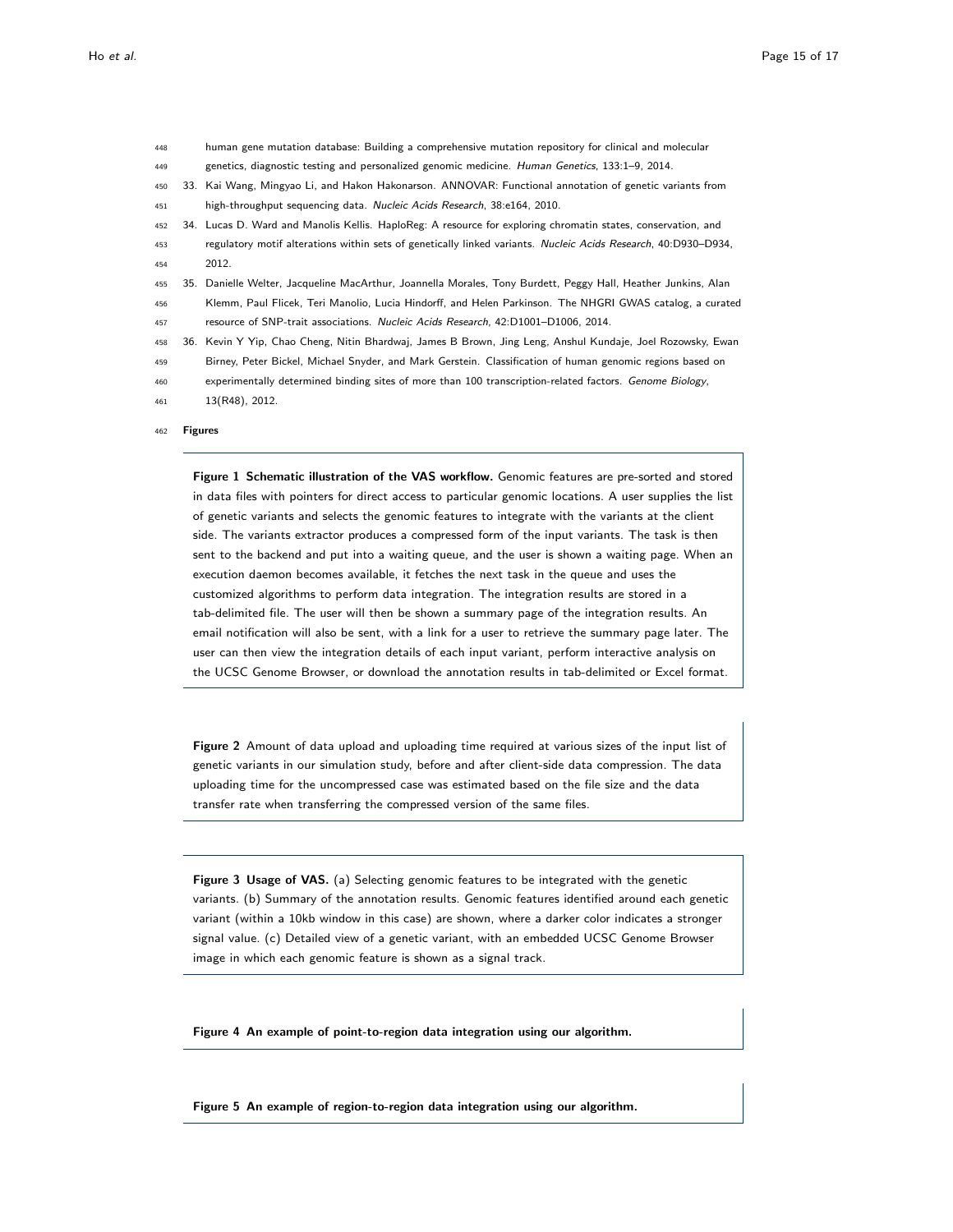### 463 Tables

Table 1 List of genomic features provided by VAS

| Type            | Genomic features                                                         |  |  |  |
|-----------------|--------------------------------------------------------------------------|--|--|--|
| Chromatin       | ENCODE open chromatin, histone modifications, protein-DNA bind-          |  |  |  |
|                 | ing [13], Roadmap Epigenomics DNA methylation [5]                        |  |  |  |
| Genomic states  | ChromHMM segmentation [14], supervised genomic region classifica-        |  |  |  |
|                 | tion $[36]$                                                              |  |  |  |
| Expression      | ENCODE RNA-seq [13]                                                      |  |  |  |
| Sequence        | UCSC [19] conservation scores [31, 27], transcription factor binding mo- |  |  |  |
|                 | tifs [24], sequence uniqueness [12], repeats[4], GC content              |  |  |  |
| Annotation      | Gencode [17]                                                             |  |  |  |
| Variations      | $dbSNP$ [30]                                                             |  |  |  |
| <b>Diseases</b> | GWAS Catalog [35], The Human Gene Mutation Database [32]                 |  |  |  |

Table 2 Data integration time of different methods. For BigBed reader and interval tree, we used the implementation of bxpython. For relational database, we tried several indexing methods including standard B-tree index and spatial index, and report here the shortest time among these approaches. Tabix was called using the pytabix library in Python.

| Method              | Integrating variant locations (second) | variant flanking<br>windows<br>Integration |
|---------------------|----------------------------------------|--------------------------------------------|
|                     |                                        | (second)                                   |
| <b>BigBed</b>       | 277.90                                 | 275.63                                     |
| Interval tree       | 0.41                                   | 0.60                                       |
| Relational database | 8.05                                   | 736.23                                     |
| Tabix               | 8.87                                   | 8.88                                       |
| Our algorithms      | 0.21                                   | 0.52                                       |

Table 3 Some distinctive features of VAS as compared to some related tools. For GWAVA and RegulomeDB, the maximum number of input variants allowed is based on our own tests of the system. Properties of the tools are based on their versions on 8th September 2014.

| Tool                           | CADD [21]       | GEMINI [26]    | GWASdb [23]      | GWAVA [28]      | HaploReg [34]  | RegulomeDB [6]       | VAS             |
|--------------------------------|-----------------|----------------|------------------|-----------------|----------------|----------------------|-----------------|
| Client-side data compression   | No              | (local)        | N/A              | No              | No             | No                   | Yes             |
| Input variants allowed         | ${\sim}100.000$ | (Unlimited)    |                  | >10.000         | 10.000         | $\sim$ 5.000         | 3.000.000       |
| Genomic features/aggregated    | 63              | (User defined) | 37               | 14              | 10             | 1.012                | $1,000+$        |
| features provided              |                 |                | (5 categories)   |                 | (6 categories) | (13 categories)      | (16 categories) |
| Data storage and integration   | (Not described) | Relational DB  | Relational DB    | (Not described) | Relational DB  | <b>Relational DB</b> | Customized      |
| Searching flanking regions     | No              | No             | Yes              | No              | No             | No                   | Yes             |
| Asynchronous access of results | Yes             | (local)        | No               | No              | No             | No                   | Yes             |
| Linkout to genome browser      | No              | No             | <b>UCSC</b> [19] | Ensembl [15]    | No             | <b>UCSC</b>          | <b>UCSC</b>     |